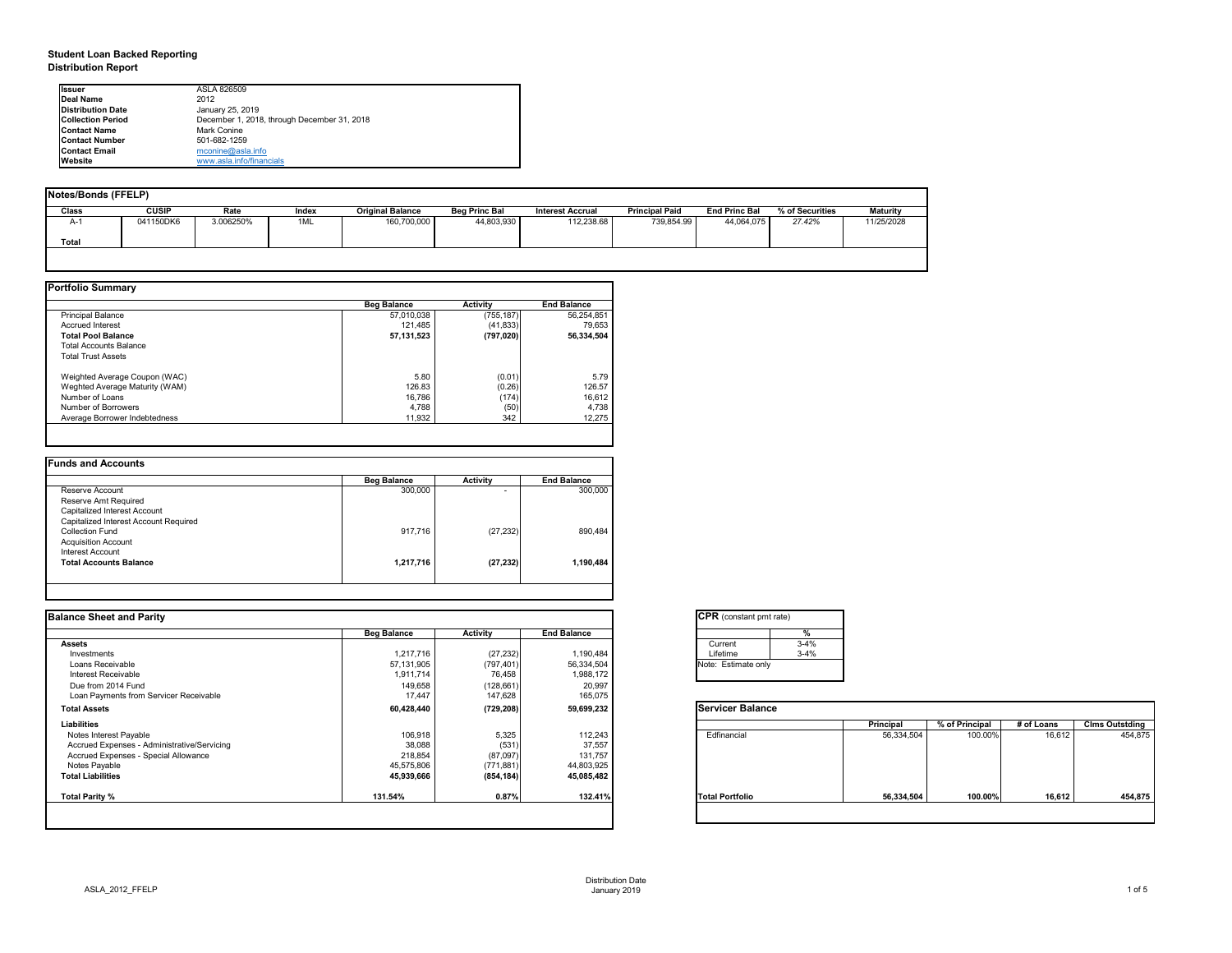## **Student Loan Backed Reporting Distribution Report**

|                           | # of Loans       |               | <b>Principal</b> |               | % of Principal   |               | <b>WAC</b>       |               | <b>WARM</b>      |               |
|---------------------------|------------------|---------------|------------------|---------------|------------------|---------------|------------------|---------------|------------------|---------------|
|                           | <b>Beginning</b> | <b>Ending</b> | <b>Beginning</b> | <b>Ending</b> | <b>Beginning</b> | <b>Ending</b> | <b>Beginning</b> | <b>Ending</b> | <b>Beginning</b> | <b>Ending</b> |
| In School                 | 28               | 28            | 128,654          | 128,654       | 0.23%            | 0.23%         | 6.31             | 6.31          | 118.77           | 118.77        |
| Grace                     |                  |               | 3,240            |               | 0.01%            |               | 6.00             |               | 110.00           |               |
| Repayment                 |                  |               |                  |               |                  |               |                  |               |                  |               |
| Current                   | 10,864           | 10,680        | 34,681,335       | 33,704,357    | 60.70%           | 59.83%        | 5.97             | 5.96          | 135.80           | 135.70        |
| 31-60 Days Delinquent     | 497              | 635           | 1,890,004        | 2,474,714     | 3.31%            | 4.39%         | 6.09             | 6.00          | 122.87           | 126.17        |
| 61-90 Days Delinquent     | 359              | 344           | 1,558,139        | 1,438,181     | 2.73%            | 2.55%         | 5.83             | 6.11          | 129.33           | 125.29        |
| 91-120 Days Delingent     | 230              | 247           | 979,823          | 1,060,576     | 1.72%            | 1.88%         | 5.99             | 5.75          | 129.09           | 126.83        |
| 121-180 Days Delinquent   | 452              | 400           | 1,719,723        | 1,643,467     | 3.01%            | 2.92%         | 6.02             | 6.08          | 126.83           | 132.35        |
| 181-270 Days Delinquent   | 449              | 462           | 1,763,504        | 1,843,764     | 3.09%            | 3.27%         | 6.09             | 6.02          | 121.14           | 125.33        |
| 271+ Days Delinquent      | 152              | 185           | 472,308          | 657,728       | 0.83%            | 1.17%         | 5.90             | 5.92          | 111.11           | 102.73        |
| <b>Total Repayment</b>    | 13,003           | 12,953        | 43,064,836       | 42,822,787    | 75.38%           | 76.02%        | 5.98             | 5.97          | 133.62           | 133.50        |
| Forbearance               | 1,856            | 1,856         | 7,164,217        | 7,058,405     | 12.54%           | 12.53%        | 6.00             | 6.02          | 121.60           | 121.03        |
| Deferment                 | 1,786            | 1,657         | 6,361,947        | 5,896,745     | 11.14%           | 10.47%        | 5.93             | 5.95          | 123.18           | 122.40        |
| <b>Claims in Progress</b> | 112              | 117           | 408,628          | 421,673       | 0.72%            | 0.75%         | 5.90             | 6.08          | 112.51           | 124.07        |
| <b>Claims Denied</b>      |                  |               |                  | 6,240         |                  | 0.01%         |                  | 6.80          | #DIV/0!          | 104.00        |
| <b>Total Portfolio</b>    | 16,786           | 16,612        | 57,131,523       | 56,334,504    | 100.00%          | 100.00%       | 5.98             | 5.98          | 130.76           | 130.67        |

|                                     |                  | # of Loans       |                  | <b>Principal</b> | % of Principal   |               | <b>WAC</b>       |               | <b>WARM</b>      |        |
|-------------------------------------|------------------|------------------|------------------|------------------|------------------|---------------|------------------|---------------|------------------|--------|
|                                     | <b>Beginning</b> | <b>Ending</b>    | <b>Beginning</b> | <b>Ending</b>    | <b>Beginning</b> | <b>Ending</b> | <b>Beginning</b> | <b>Ending</b> | <b>Beginning</b> | Ending |
| Current                             | 10,864           | 10,680           | 34,681,335       | 33,704,357       | 80.53%           | 78.71%        | 5.97             | 5.96          | 135.80           | 135.70 |
| 31-60 Days Delinquent               | 497              | 635              | 1,890,004        | 2,474,714        | 4.39%            | 5.78%         | 6.09             | 6.00          | 122.87           | 126.17 |
| 61-90 Days Delinquent               | 359              | 344              | 1,558,139        | 1,438,181        | 3.62%            | 3.36%         | 5.83             | 6.11          | 129.33           | 125.29 |
| 91-120 Days Delinqent               | 230              | 247              | 979,823          | 1,060,576        | 2.28%            | 2.48%         | 5.99             | 5.75          | 129.09           | 126.83 |
| 121-180 Days Delinquent             | 452              | 400              | 1,719,723        | 1,643,467        | 3.99%            | 3.84%         | 6.02             | 6.08          | 126.83           | 132.35 |
| 181-270 Days Delinquent             | 449              | 462              | 1,763,504        | 1,843,764        | 4.09%            | 4.31%         | 6.09             | 6.02          | 121.14           | 125.33 |
| 271+ Days Delinquent                | 152              | 185 <sub>1</sub> | 472,308          | 657,728          | 1.10%            | 1.54%         | 5.90             | 5.92          | 111.11           | 102.73 |
| <b>Total Portfolio in Repayment</b> | 13,003           | 12,953           | 43,064,836       | 42,822,787       | 100.00%          | 100.00%       | 5.98             | 5.97          | 133.62           | 133.50 |

| <b>Portfolio by Loan Type</b>         |                  |               |                  |               |                  |               |                  |        |                  |               |
|---------------------------------------|------------------|---------------|------------------|---------------|------------------|---------------|------------------|--------|------------------|---------------|
|                                       | # of Loans       |               | <b>Principal</b> |               | % of Principal   |               | <b>WAC</b>       |        | <b>WARM</b>      |               |
|                                       | <b>Beginning</b> | <b>Ending</b> | <b>Beginning</b> | <b>Ending</b> | <b>Beginning</b> | <b>Ending</b> | <b>Beginning</b> | Ending | <b>Beginning</b> | <b>Ending</b> |
| <b>Subsidized Consolidation Loans</b> |                  |               |                  |               |                  |               |                  |        |                  |               |
| Unsubsidized Consolidation Loans      |                  |               |                  |               |                  |               |                  |        |                  |               |
| <b>Subsidized Stafford Loans</b>      | 9,464            | 9,372         | 25,938,404       | 25,606,931    | 45.40%           | 45.46%        | 5.87             | 5.87   | 121.75           | 121.73        |
| Unsubsidized Stafford Loans           | 7,072            | 6,992         | 29,723,091       | 29,270,648    | 52.03%           | 51.96%        | 5.96             | 5.96   | 139.40           | 139.26        |
| PLUS/GradPLUS Loans                   | 250              | 248           | 1,470,028        | 1,456,925     | 2.57%            | 2.59%         | 8.14             | 8.14   | 115.05           | 115.15        |
| SLS Loans                             |                  |               |                  |               |                  |               |                  |        |                  |               |
| <b>Total Portfolio</b>                | 16,786           | 16,612        | 57,131,523       | 56,334,504    | 100.00%          | 100.00%       | 5.98             | 5.98   | 130.76           | 130.67        |

|                                            | # of Loans       |               | <b>Principal</b> |               | % of Principal |               | <b>WAC</b>       |               | <b>WARM</b>      |               |
|--------------------------------------------|------------------|---------------|------------------|---------------|----------------|---------------|------------------|---------------|------------------|---------------|
|                                            | <b>Beginning</b> | <b>Ending</b> | <b>Beginning</b> | <b>Ending</b> | Beginning      | <b>Ending</b> | <b>Beginning</b> | <b>Ending</b> | <b>Beginning</b> | <b>Ending</b> |
| Graduate / 4-Year Loans                    | 12,924           | 12,797        | 45,623,012       | 44,953,294    | 79.86%         | 79.80%        | 5.98             | 5.98          | 130.39           | 130.23        |
| 2-Year Loans                               | 3,582            | 3,535         | 10,839,246       | 10,711,366    | 18.97%         | 19.01%        | 5.99             | 5.99          | 132.69           | 132.84        |
| Proprietary / Technical / Vocational Loans | 280              | 280           | 669,265          | 669,843       | 1.17%          | 1.19%         | 5.91             | 5.92          | 124.95           | 125.17        |
| Unknown (Consolidation) Loans              |                  |               |                  |               |                |               |                  |               |                  |               |
| <b>Other Loans</b>                         |                  |               |                  |               |                |               |                  |               |                  |               |
| <b>Total Portfolio</b>                     | 16,786           | 16,612        | 57,131,523       | 56,334,504    | 100.00%        | 100.00%       | 5.98             | 5.98          | 130.76           | 130.67        |

|                        |                  | # of Loans    |                  | <b>Principal</b> |                  | % of Principal |  |
|------------------------|------------------|---------------|------------------|------------------|------------------|----------------|--|
|                        | <b>Beginning</b> | <b>Ending</b> | <b>Beginning</b> | <b>Ending</b>    | <b>Beginning</b> | <b>Ending</b>  |  |
| <b>Fixed Loans</b>     | 9,796            | 9,695         | 37,973,692       | 37,447,552       | 66.47%           | 66.47%         |  |
| Variable Loans         | 6,990            | 6,917         | 19,157,830       | 18,886,951       | 33.53%           | 33.53%         |  |
| T-Bill Loans           | 6,990            | 6,917         | 19,157,830       | 18,886,951       | 33.53%           | 33.53%         |  |
| <b>CMT Loans</b>       |                  |               |                  |                  |                  |                |  |
| <b>Total Portfolio</b> | 16,786           | 16,612        | 57,131,523       | 56,334,504       | 100.00%          | 100.00%        |  |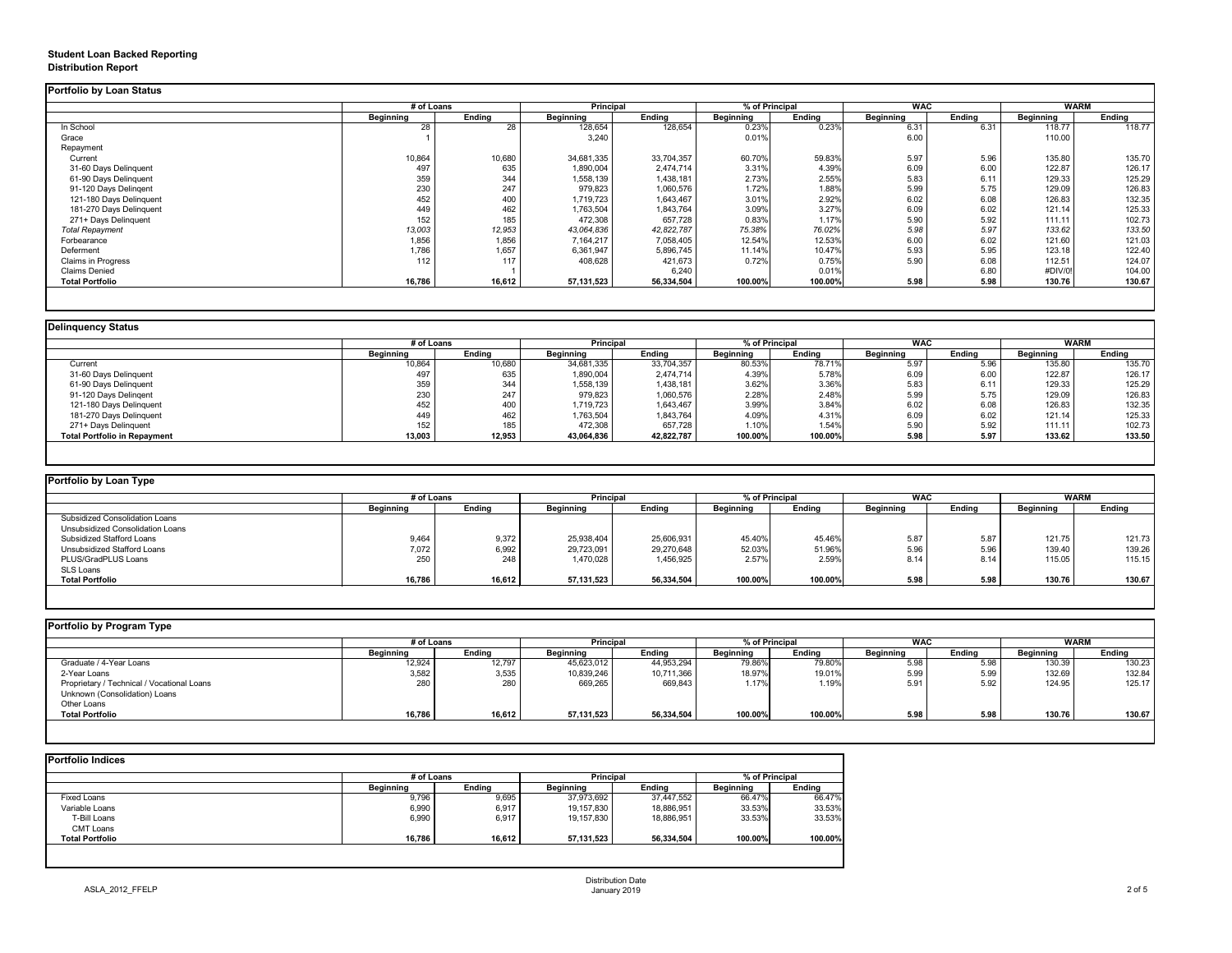**Distribution Date** January 25, 2019<br>**Collection Period** December 1, 2018, through Dece December 1, 2018, through December 31, 2018

# **Collection Activity**

| <b>Collection Account</b>                                                                    | as of 12/31/2018 |
|----------------------------------------------------------------------------------------------|------------------|
| Beginning Balance - December 1, 2018                                                         | 917,716          |
| <b>Collection Amount Received</b>                                                            | 973,116          |
| <b>Recoveries</b>                                                                            |                  |
| Reserve Account                                                                              |                  |
| <b>Excess of Required Reserve Account</b>                                                    |                  |
| Interest on Investment Earnings                                                              | 2,603            |
| Capitalized Interest Account (after a stepdown or release date)                              |                  |
| <b>Acquisition Account</b>                                                                   |                  |
| Payments from Guarantor                                                                      |                  |
| Transfer from 2010 Collection Fund for correction of error                                   |                  |
| <b>Required Repurchases</b>                                                                  |                  |
| Special Allowance Payable to Department of Education                                         | (57, 735)        |
| <b>Consolidation Rebate Fees</b>                                                             |                  |
| Rating Agency Surveillance Fees                                                              | (27,500)         |
| Principal payments, interest payments, administration fees, servicing fees, and trustee fees | (917, 716)       |
| <b>Other Amounts Received in Collection</b>                                                  |                  |
| <b>Total Available Funds</b>                                                                 | 890,484          |
|                                                                                              |                  |

| <b>Fees Due for Current Period</b> | as of 12/31/2018 |
|------------------------------------|------------------|
| Indenture Trustee Fees             | 833.33           |
| <b>Servicing Fees</b>              | 32,862           |
| <b>Administration Fees</b>         | 4,695            |
| Late Fees                          |                  |
| Other Fees                         |                  |
| <b>Total Fees</b>                  | 38,390.33        |
|                                    |                  |

| <b>Cumulative Default Rate</b>                                                                | as of 12/31/2018 |
|-----------------------------------------------------------------------------------------------|------------------|
| Current Period Defaults (\$)                                                                  | 439,059.46       |
| Cumulative Defaults (\$)                                                                      | 40,930,902.10    |
| Cumulative Default (% of original pool balance)                                               | 25.49%           |
| Cumulative Default (% of cumulative entered repayment balance) <sup>a</sup>                   | 72.82%           |
| Current Period Payments (Recoveries) from Guarantor (\$)                                      | 281,723.18       |
| Current Period Borrower Recoveries (\$)                                                       | n/a              |
| Cumulative Recoveries (\$) <sup>b</sup>                                                       | \$38,220,180.08  |
| <b>Cumulative Recovery Rate (%)</b>                                                           | 93.38%           |
| Cumulative Net Loss Rate (%)                                                                  | 1.69%            |
| Servicer Reject Rate (FFELP) (%)                                                              |                  |
| Cumulative Servicer Reject Rate (FFELP) (%)                                                   |                  |
| Repayment balance includes all repayment loans with the exception of balances in claim status |                  |
| Cumulative Recoveries includes 97% of claims in progress balances<br>D)                       |                  |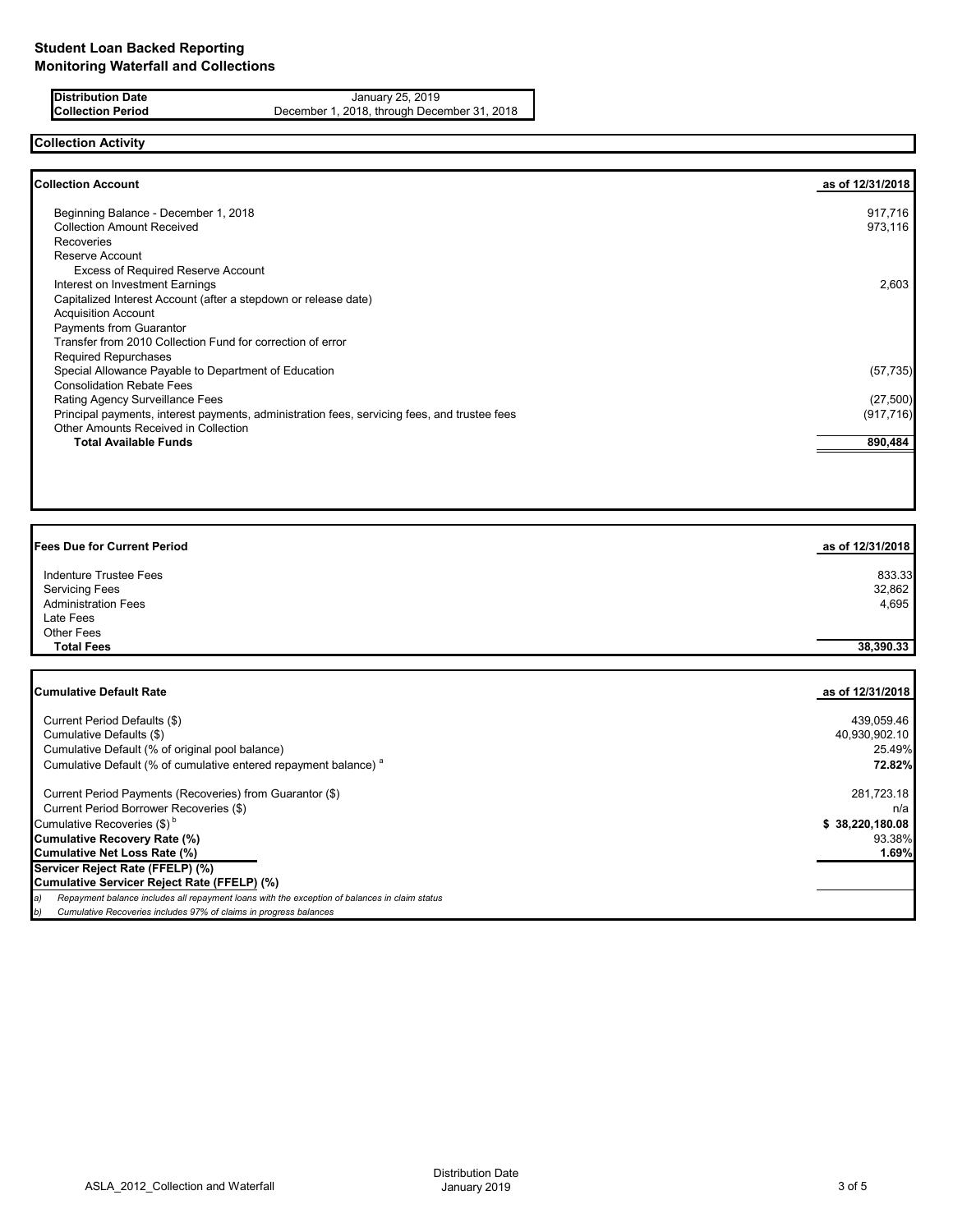| <b>Waterfall Activity</b>                                                                 |                   |                         |
|-------------------------------------------------------------------------------------------|-------------------|-------------------------|
| <b>Waterfall for Distribution</b>                                                         | <b>Amount Due</b> | <b>Amount Remaining</b> |
| <b>Total Available Funds</b>                                                              |                   | 890,484                 |
| First: Payments under any Joint Sharing Agreement                                         |                   |                         |
| <b>Second: Trustee Fees</b>                                                               | 833.33            | 889,650                 |
| Third: Servicing Fees and Backup Servicing Fees                                           | 32,862            | 856,788                 |
| <b>Fourth: Administration Fees</b>                                                        | 4,695             | 852,093                 |
| <b>Fifth: Noteholder Interest</b>                                                         | 112,239           | 739,855                 |
| Sixth: Reinstate the balance of the Reserve Fund up to the Specified Reserve Fund Balance |                   |                         |
| Seventh: Noteholder Principal, until paid in full                                         | 739,855           | (0)                     |
|                                                                                           |                   |                         |

| <b>Principal and Interest Distributions</b> | <b>Class A-1</b> |
|---------------------------------------------|------------------|
| Monthly Interest Due                        | 112,238.68       |
| Monthly Interest Paid                       | 112,238.68       |
| <b>Interest Shortfall</b>                   |                  |
| Interest Carryover Due                      |                  |
| Interest Carryover Paid                     |                  |
| Interest Carryover                          |                  |
| Monthly Principal Distribution Amount       | 739,854.99       |
| Monthly Principal Paid                      | 739,854.99       |
| Shortfall                                   |                  |
| <b>Total Distribution Amount</b>            | 852,093.67       |
|                                             |                  |